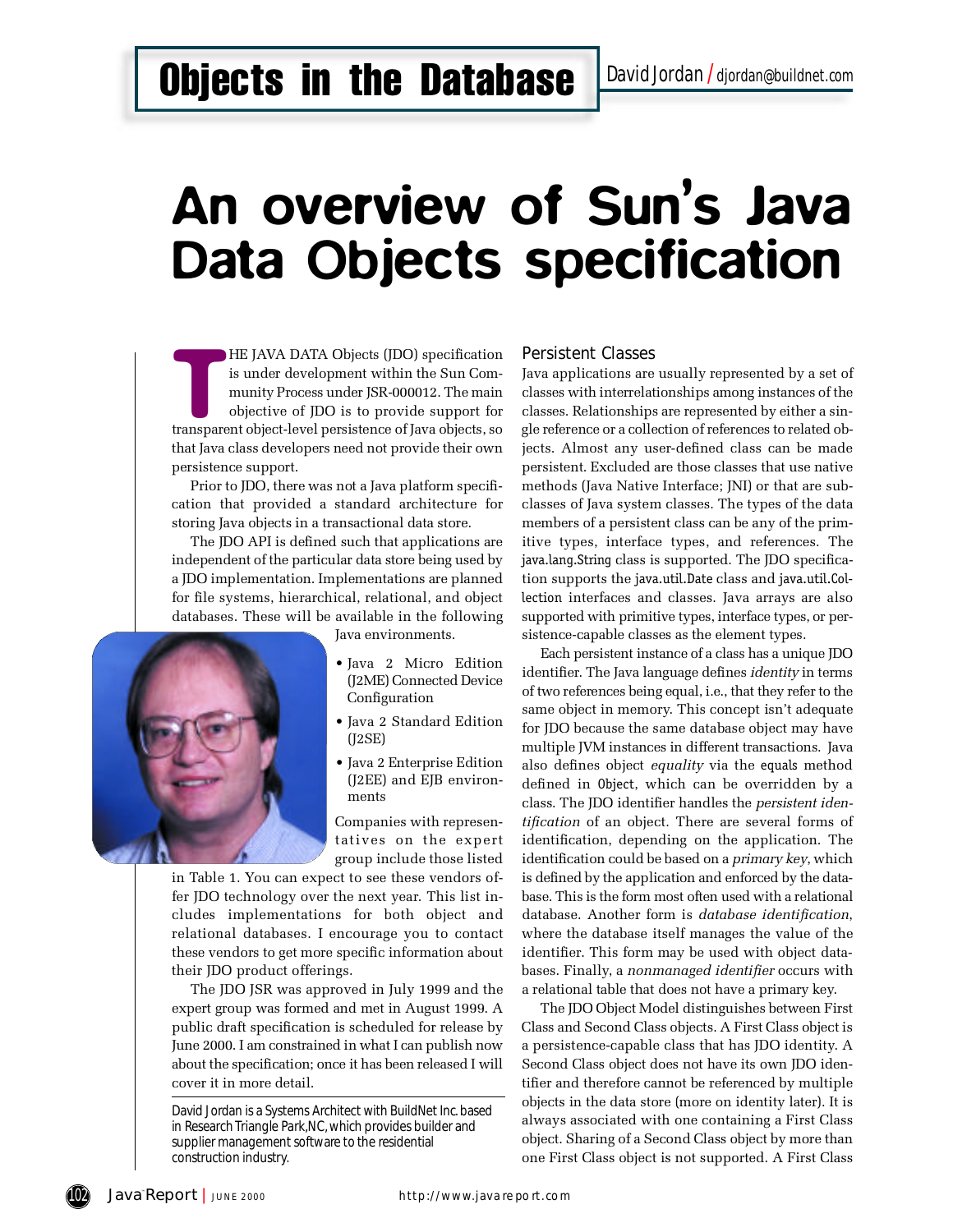| Table 1. Member companies of the JDO Expert Group. |                     |
|----------------------------------------------------|---------------------|
| Advanced Language Technologies                     | www.alt1.com        |
| Computer Associates Inc.                           | www.cai.com         |
| GemStone Systems Inc.                              | www.gemstone.com    |
| Informix Software                                  | www.informix.com    |
| <b>POET Software</b>                               | www.poet.com        |
| Secant Technologies Inc.                           | www.secant.com      |
| Sun Microsystems Inc.                              | www.sun.com         |
| Tech@Spree Software<br>Technology GmbH             | www.tech.spree.de   |
| Versant Corp.                                      | www.versant.com     |
| eXcelon Corp.                                      | www.exceloncorp.com |

object would be stored in a data store together with its primitive fields and associated Second Class objects. Second Class objects are stored as values along with the First Class object that refers to them. Second Class objects must track change to themselves and notify their containing First Class object that they have been changed so that their new state gets propagated back to the database. This is done by calling the method jdoMakeDirty on the First Class object.

Whenever a reference is followed from one persistent object to another, the JDO implementation transparently instantiates the instance in memory, unless it has already done so. When an object is first brought into memory from the database, the JDO implementation takes care of mapping between the database and in-memory representation for the object. JDO provides the illusion that the network of objects traversed by the application all reside in memory, when, in reality, they are only activated as needed by the application. This capability provided by JDO is known as transparent data access, transparent persistence, or database transparency.

#### **Class Enhancer**

To allow classes to be persistent in a transparent manner, they need to be enhanced. JDO introduces an Enhancer that will process the .class file of a Java class and create a new .class file with the necessary enhancements. In addition to the Java class definitions, a property file in XML format will define which classes will be persistent and various persistence properties of the classes.

The Enhancer needs to be run before the class can be used in a JVM. Some implementations will support enhancement at development time, others may support the dynamic enhancement of a class when it is loaded into the JVM. Each persistent class is changed to implement the interface PersistenceCapable. The Enhancer also adds method implementations for the methods defined by PersistenceCapable, which are the following:

public boolean jdoIsPersistent(); public boolean jdoIsNew(); public boolean jdoIsDeleted(); public boolean jdoIsTransactional(); public boolean jdoIsDirty();

public void jdo Make Dirty(); public PersistenceManager jdoGetPersistenceManager(); public Object getObjectId();

Notice that each method has a prefix of jdo so that it won't conflict with method names defined by the application.

JDO defines an interface called PersistenceManager that serves as the application's primary interface to the persistence services provided by the JDO implementation. The goal is to provide application portability across different JDO vendor implementations. A PersistenceManager is used for managing the identity and lifecycle of instances. A PersistenceManager maintains a transactional cache of objects for a particular data store. The PersistenceManager only needs to be visible to those application components that perform queries or manage the life cycle of JDO instances. The objects persisted in a JDO implementation do not need to directly use (and depend) on the PersistenceManager.

JDO allows multiple PersistenceManager instances to be active in a JVM, and they can be from the same or a different vendor. Thus, an application running in a single JVM can access both a relational and object database, using the same API to manage objects in the two databases. A PersistenceManager supports one transaction at a time, using one connection to a data source. To support multiple concurrent connection-oriented data sources in an application, multiple PersistenceManager instances are required.

A PersistenceManagerFactory is used as a standard mechanism for creating PersistenceManager instances. It uses JavaBeans conventions for getting and setting properties, which include database user name, password, and connection URL. The factory object may implement pooling of PersistenceManager instances and also pooling of database connections among multiple PersistenceManager instances. The PersistenceManagerFactory is serializable and also supports the Java Naming and Directory Interface (JNDI).

An instance of a class can be either transient or persistent; the method jdoIsPersistent is used to determine this. The PersistenceManager interface has a method public void make Persistent (Object pc);, which is used to make persistent a transient instance of an enhanced class. To remove an instance from the database, a call is made to the PersistenceManager method public void deletePersistent(Object pc);.

The PersistenceManager has two methods that deal with the mapping between an instance and its JDO identifier: public Object get Object Id (Object pc); and public Object get ObjectById(Object oid);.

A JDO instance, representing a specific object in the data store, will only exist once within a particular Persistence-Manager cache. An application may query or navigate to the object through different references, but the cache management facilities ensure that just one copy is in the cache. As previously noted, multiple PersistenceManager instances can be active in a JVM. Each PersistenceManager instance may have its own copy of an object with the same ObjectId. The PersistenceManager method public Object getTransactionalInstance (Object pc); allows the application to obtain a copy of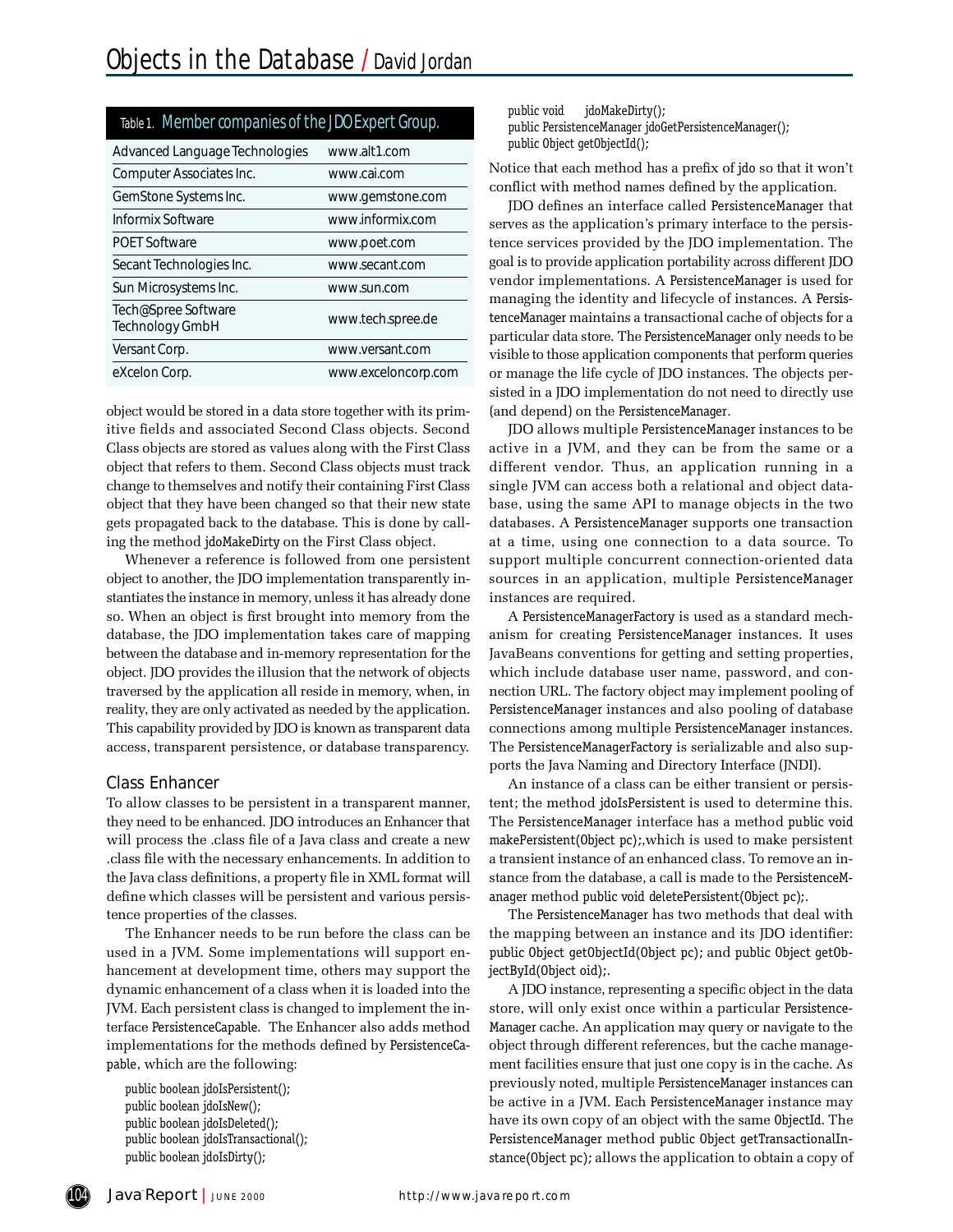the object referenced by pc from another PersistenceManager context.

#### **Transactions**

JDO interfaces support both local and distributed transactions. The transaction will provide the transaction ACID properties of atomicity, consistency, isolation, and durability. These properties will scale from embedded to enterprise-level environments. A PersistenceManager is a Transaction factory. The following methods are supported in the Transaction interface:

public boolean isActive(); public void begin(); public void commit(); public void rollback();

The JDO architecture is defined such that it can be employed in embedded environments, two-tier client-server environments, or application-server environments. In the case of an application-server environment, JDO uses the J2EE Connector architecture, making it applicable in all J2EE platform-compliant application servers from multiple vendors. The J2EE Connector facility, being developed as JSR 000016, is used for the application server interface for distributed transactions. With the Connector implementation, XA Resource is used for distributed transactions and ManagedConnection is used for connection pooling and security. Developers of application components will have a standard object-persistence mechanism that will be portable across all application-server and data-storage implementations. An application server will be able to connect to multiple types of data stores in a transparent fashion. Use of the J2EE Connector mechanism is not required in a JDO implementation.

#### Enterprise JavaBeans

JDO has been designed to work in an EJB environment. Representatives from Sun and other companies involved with EJB participated in the design of JDO. JDO provides transparent persistence for entity beans; the class developers do not need to provide the persistence support. EJB containers manage the life cycle of beans. The JDO PersistenceManager manages the life cycle of persistent instances stored in a JDO data store. EJB containers manage distributed transactions via Connectors used by JDO transactions.

In the development of EJB entity beans, tool-generated entity beans will be used for some or all of the JDO Persistence Capable classes. Briefly, the method e jb Load associates the bean with a transactional instance of a JDO application class. Flushing to the database will be done during the SynchronizationbeforeCompletion callback. Business methods will be delegated to the JDO instance.

With EJB session beans, the developer implements beans by explicitly using JDO APIs. A PersistenceManager is instantiated when the EJB session bean is activated. The demarcation of transactions can be managed by either the session bean or EJB container.

#### **Extents**

The set of all instances of a class in the database is called an *extent*. This is similar to a table in a relational database. A PersistenceManager is a factory for extents and has the following method:

public Collection get Extent (Class pc, boolean subclasses);

The argument pc should be the Class object of a class that implements PersistenceCapable. The subclasses argument is used to indicate whether the collection should also contain instances of classes that extend the class referenced by pc.

#### **Queries**

A PersistenceManager is also a factory for Query objects. The query constructs are intended to be query language neutral, not tied to a particular query language such as SQL. Though neutral, it has been designed to allow optimizations for specific query languages (including SQL). This includes support for compiled queries. The Query architecture has also been designed to work well in multitier architectures and handle large result sets well.

A Query performs a filtering operation: It takes a Collection as input and produces a new Collection as output. A query requires a collection of candidate instances as input, which could either be an extent or simply a collection in the JVM. The query also requires the class of the candidates and the filter to apply. The filter has a syntax similar to a Java boolean expression; the intent is to have Java syntax as opposed to the syntax found in declarative query languages such as SQL.

The query examples below use the following application classes:

```
class Department {
   Collection emps;
}
class Employee {
   String name;
   Float salary;
   Employee boss;
}
```
(At the time of this writing, the query facilities of JDO were still being developed. The examples described here do not give comprehensive coverage of all the facilities that will be provided in the final specification.)

The identifiers used in a filter are in the scope of the candidate class. The filter String filter = "salary  $> 100000$ "; can be used with a Query where the candidate class is Employee. The Query interface has a method called setFilter to set the filter to use when the query is executed. Each employee with a salary higher than "100000" will be in the result collection. You can also use navigation; the identifiers used with a reference are in the scope of the reference type:

String filter = "salary > boss. salary"

In this case, the boss reference refers to another Employee instance. If it had referred to a different class, the member would need to be associated with the referenced class.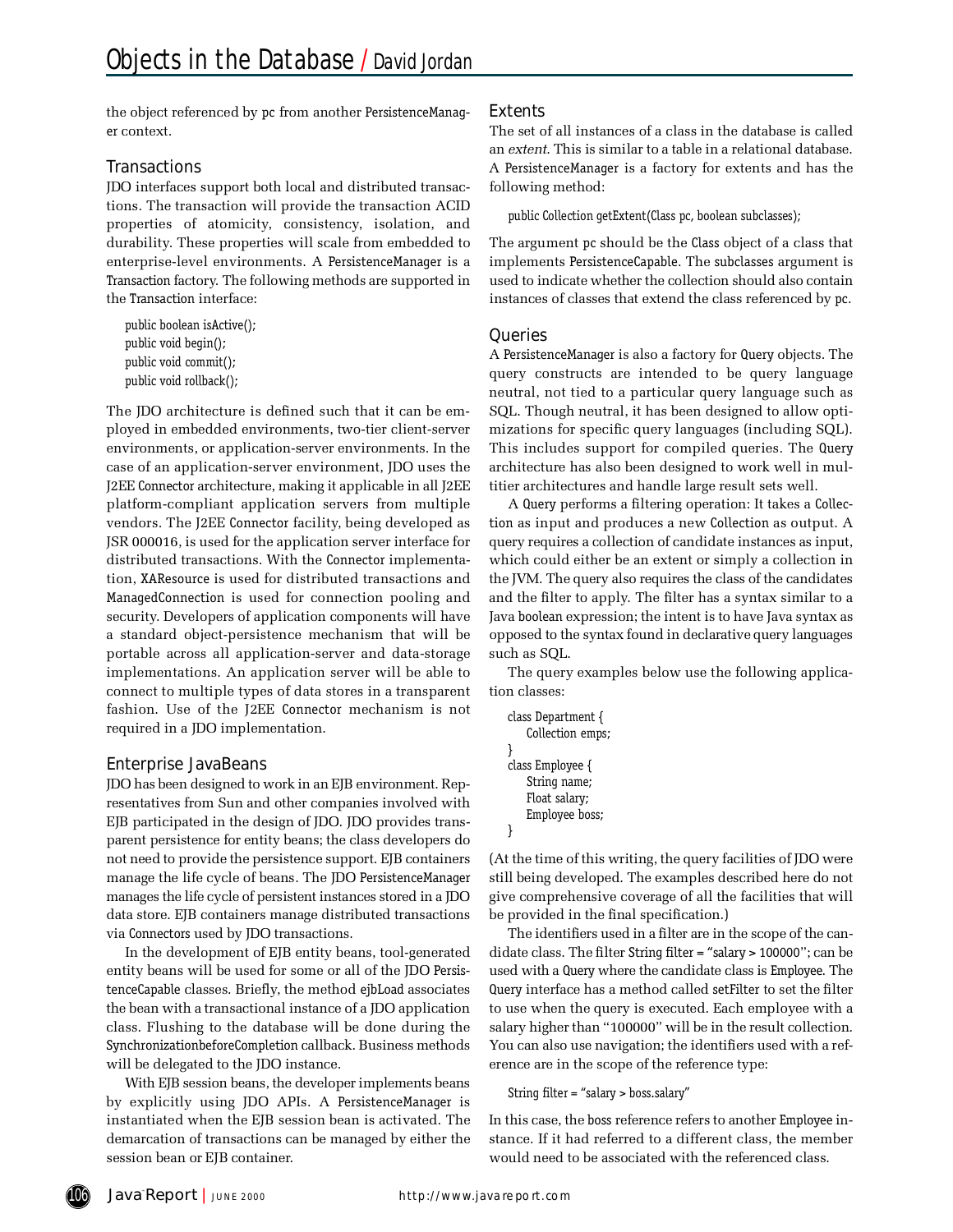Query parameters can be used to substitute values during query execution. A parameter has a name and type. The following line declares a parameter:

query.declareParameters("float sal"); query.setFilter("salary > sal");

The parameter declaration is a String containing one or more parameter type declarations separated by commas, similar to Java formal parameters. When the query is executed, a value must be provided for each parameter:

#### $result = query.execute(new float(50000));$

Note that primitive values must be passed as wrapper objects, and the filter can compare primitive values and wrapped numeric Objects, performing the appropriate unwrapping and numeric promotions.

It is also possible to iterate over elements of a collection and express query constraints involving the objects referenced in the collection. A method called contains is defined on collections in a query to associate an object reference with each element of the collection. Assume we are filtering a collection of Department objects and declare the following variable:

#### query.declareVariables("Employee well\_comp");

The values of parameters are set in the execute call; the values of variables are dynamic and vary during the execution of the filter. Here is the call to set the filter that uses the variable:

```
query.setFilter(
"emps.contains(well_comp) && well_comp.salary > sal");
```
While the filter is executing, for each Department object in the collection being queried, each element of the emps collection will be assigned to well comp. This syntax allows you to navigate through multiple levels of an object hierarchy by using multiple variables. Note that this is only one strategy; an equivalent strategy with an Extent in a relational JDO implementation might involve construction of an SQL statement with joins to be executed in the backend database.

### Reference Implementation

All specifications developed within the Java Community Process must have a reference implementation and test suite before they are considered complete. A JDO reference implementation will be developed and provided along with the specification. Described here are the current plans for the reference implementation. This will also provide you with a better understanding of how implementations provide transparent object persistence. Some of the information presented here will be common across all JDO implementations that get developed.

Each class of an application fits into one of three cate-

gories. A class can be *persistencecapable*, which means it is able to have instances stored in the database. Instances can be either transient or persistent. There are also classes that will never have instances stored in the database, these are referred to as *transient* classes. Many of the Java system classes-such as File, Socket, Thread, etc.—are transient and can never have instances stored in the database. A third category is *persistence-aware* classes. A class that is persistence-aware is not persistent-capable, as no instances of the class can be stored in the database. However, the class accesses the public data members of a persistent class. In most implementations, if the developer practices encapsulation and only has private data members in each persistent class, there will not need to be any classes that are persistenceaware.

For each field in a class, it is necessary to declare whether it *continued on page 1 4 4*